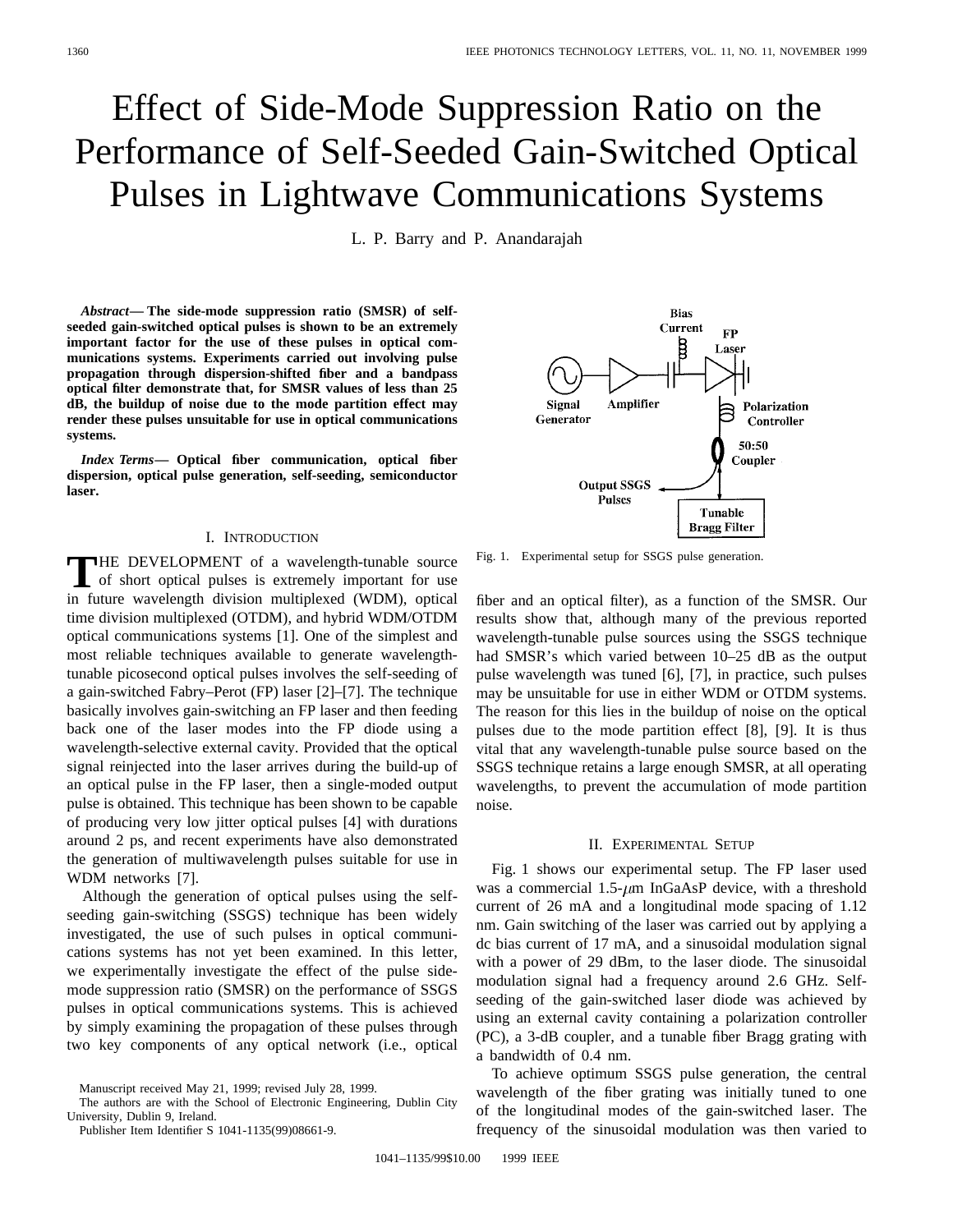

Fig. 2. (a) Optical pulses generated from the SSGS setup. (b) Optical spectrum of SSGS pulses.

ensure that the signal, reinjected into the laser from the external cavity, arrives as an optical pulse is building up in the laser. An operating frequency of 2.654 GHz was found to be suitable. In addition to tuning the fiber grating and the modulation frequency, we could also vary the amount of light reinjected, and, hence, the SMSR of the output optical pulses, by adjusting the PC. The output pulses after the 50 : 50 fiber coupler were characterized in the temporal domain using a 50- GHz photodiode in conjunction with a 50-GHz HP digitizing oscilloscope. Pulse characterization in the spectral domain was carried out using an optical spectrum analyzer.

### III. RESULTS AND DISCUSSION

With the PC adjusted to maximize the feedback into the FP device, the resulting output pulses from the SSGS set-upwere as shown in Fig. 2. Assuming a total response time of about 9 ps for the combination of the photodiode and the oscilloscope, we can deconvolve the output pulse duration to be around 15 ps. From the spectral output, we can determine that the FP mode selected using the Bragg grating was at a wavelength of 1555.4 nm. In addition, the SMSR of the signal was 30 dB, and the 3-dB spectral width was about 0.6 nm. To vary the SMSR of the generated optical pulses from 30 dB down to 10 dB, we simply had to adjust the PC in order to reduce the amount of light fed back into the laser diode. The reduction in feedback and SMSR also resulted in a slight decrease in the pulse duration and a slight increase in the spectral width, as expected from previous work [10], [11].



Fig. 3. Output optical pulses after propagation through 10 km of DSF with the input SMSR of the pulses set to: (a) 25 dB, (b) 20 dB, (c) 15 dB, and (d) 10 dB. Persistence of the digitizing oscilloscope display was set to 3 s.

The optical pulses from the SSGS were initially propagated through 10 km of dispersion-shifted fiber (DSF), and the effect of a varying SMSR on the pulse propagation was investigated. With the SMSR set to 30 dB, the only effect of the fiber transmission was a slight broadening of the pulses due to the fiber dispersion  $[D = 1.8 \text{ ps/(km.nm)}$  at 1555 nm]. However, as the SMSR was reduced, the noise level on the transmitted signal began to increase. Fig.  $3(a)$ –(d) shows the output pulses after fiber propagation corresponding to input SMSR's of 25, 20, 15, and 10 dB, respectively. From this figure, we can see the noise level on, and between, the transmitted pulses beginning to appear as the SMSR was reduced from 25 to 20 dB. When the SMSR was set to 15 and 10 dB, the noise on the optical pulses after transmission became even more obvious. This noise would clearly make the use of these pulses unfeasible in optical communication systems.

The increase in noise as the SMSR is reduced is associated with the mode partition effect of the FP laser [8]. The mode partition effect is basically a fluctuation of the energy in each laser mode with time, due to a constant transfer of energy between the laser modes. When an optical pulse with a multimoded spectrum propagates in a dispersive fiber medium, the laser modes travel at different speeds and, hence, spread out in the temporal domain. The spectral fluctuation in the laser modes will thus manifest itself as an intensity fluctuation